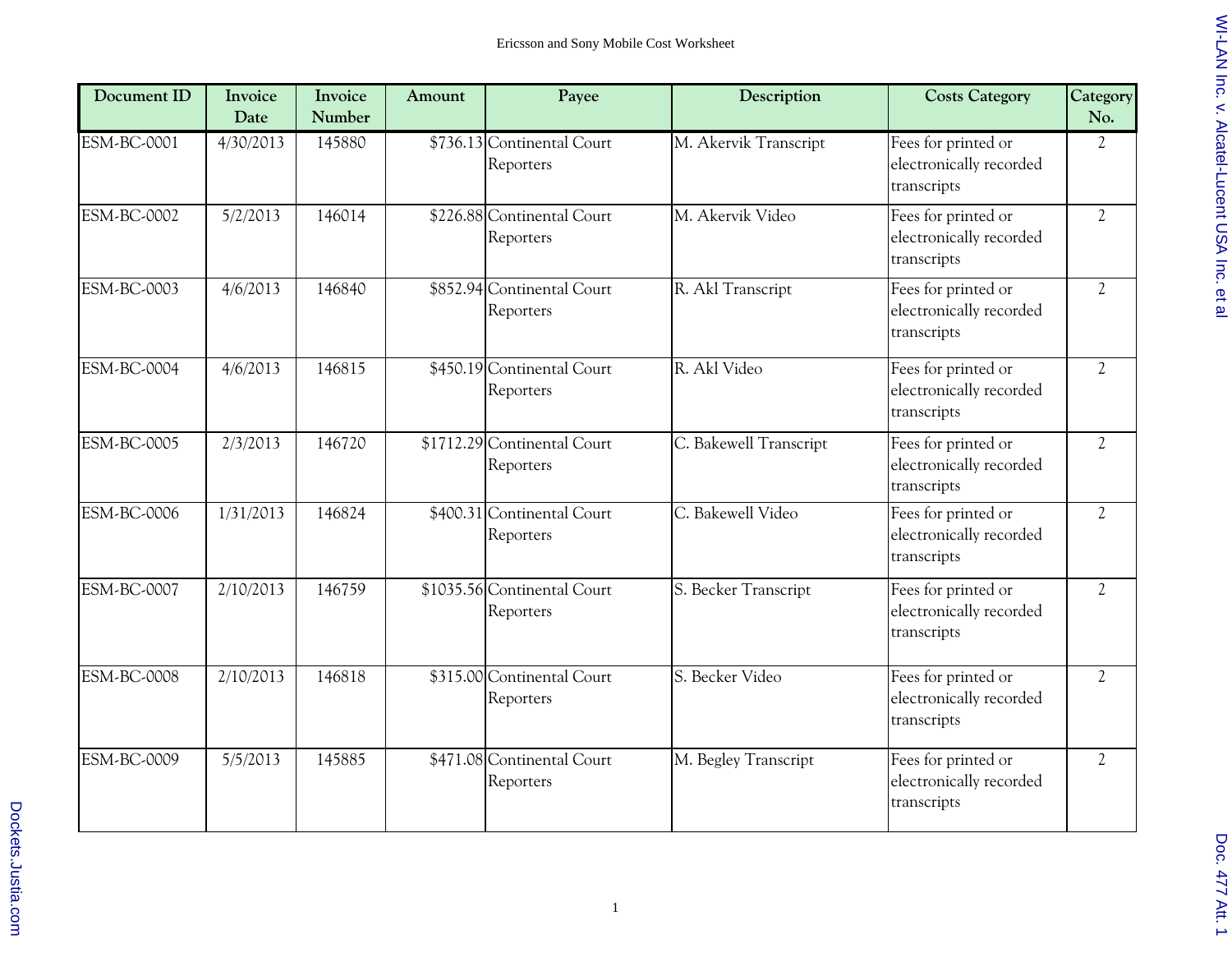| Document ID        | Invoice<br>Date | Invoice<br>Number | Amount | Payee                                   | Description             | <b>Costs Category</b>                                         | Category<br>No. |
|--------------------|-----------------|-------------------|--------|-----------------------------------------|-------------------------|---------------------------------------------------------------|-----------------|
| <b>ESM-BC-0010</b> | 5/6/2013        | 146091            |        | \$127.88 Continental Court<br>Reporters | M. Begley Video         | Fees for printed or<br>electronically recorded<br>transcripts | $\overline{2}$  |
| <b>ESM-BC-0001</b> | 4/30/2013       | 145880            |        | \$677.89 Continental Court<br>Reporters | P. Beming Transcript    | Fees for printed or<br>electronically recorded<br>transcripts | $\overline{2}$  |
| <b>ESM-BC-0002</b> | 5/2/2013        | 146014            |        | \$187.50 Continental Court<br>Reporters | P. Beming Video         | Fees for printed or<br>electronically recorded<br>transcripts | $\overline{2}$  |
| ESM-BC-0011        | 10/22/2012      | 145675            |        | \$297.38 Continental Court<br>Reporters | A. Chaterjee Transcript | Fees for printed or<br>electronically recorded<br>transcripts | $\overline{2}$  |
| $ESM-BC-0012$      | 10/22/2012      | 145940            |        | \$132.19 Continental Court<br>Reporters | A. Chaterjee Video      | Fees for printed or<br>electronically recorded<br>transcripts | $\overline{2}$  |
| <b>ESM-BC-0013</b> | 5/17/2013       | 146586            |        | \$954.80 Continental Court<br>Reporters | N. Chitzgi Transcript   | Fees for printed or<br>electronically recorded<br>transcripts | $\overline{2}$  |
| ESM-BC-0014        | 5/18/2013       | 146200            |        | \$339.19 Continental Court<br>Reporters | N. Chitzgi Video        | Fees for printed or<br>electronically recorded<br>transcripts | $\overline{2}$  |
| <b>ESM-BC-0015</b> | 5/13/2013       | 145910            |        | \$739.05 Continental Court<br>Reporters | M. Cromie Transcript    | Fees for printed or<br>electronically recorded<br>transcripts | $\overline{2}$  |
| ESM-BC-0016        | 5/14/2013       | 146079            |        | \$278.25 Continental Court<br>Reporters | M. Cromie Video         | Fees for printed or<br>electronically recorded<br>transcripts | $\overline{2}$  |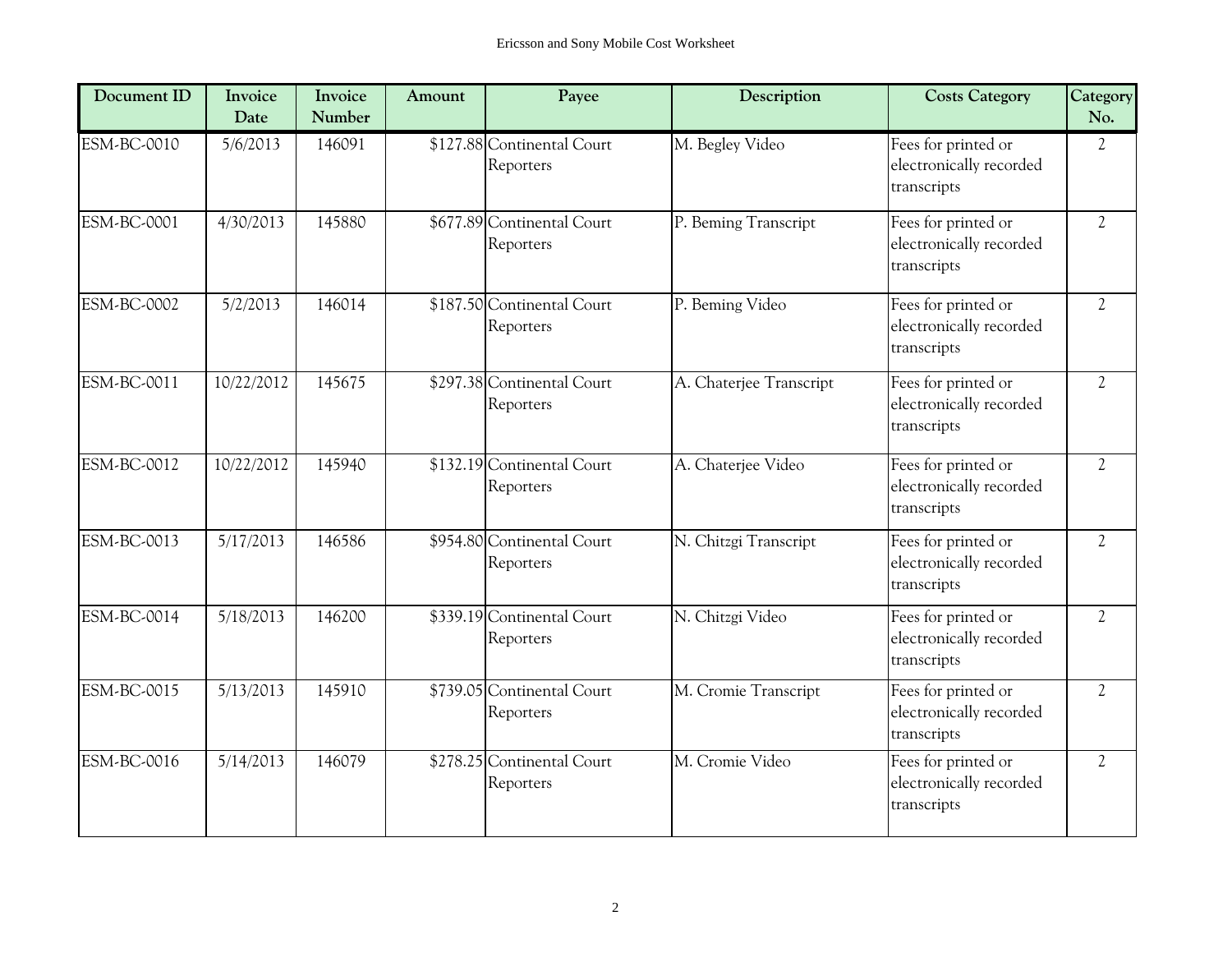| Document ID        | Invoice<br>Date | Invoice<br>Number | Amount | Payee                                    | Description             | <b>Costs Category</b>                                         | Category<br>No. |
|--------------------|-----------------|-------------------|--------|------------------------------------------|-------------------------|---------------------------------------------------------------|-----------------|
| <b>ESM-BC-0017</b> | 4/28/2013       | 145814            |        | \$1097.14 Continental Court<br>Reporters | J. Derksen Transcript   | Fees for printed or<br>electronically recorded<br>transcripts | $\overline{2}$  |
| ESM-BC-0018        | 4/28/2013       | 146071            |        | \$270.75 Continental Court<br>Reporters  | J. Derksen Video        | Fees for printed or<br>electronically recorded<br>transcripts | $\overline{2}$  |
| ESM-BC-0019        | 4/29/2013       | 145835            |        | \$1377.11 Continental Court<br>Reporters | F. Gessler Transcript   | Fees for printed or<br>electronically recorded<br>transcripts | $\overline{2}$  |
| <b>ESM-BC-0020</b> | 4/29/2013       | 146083            |        | \$354.00 Continental Court<br>Reporters  | F. Gessler Video        | Fees for printed or<br>electronically recorded<br>transcripts | $\overline{2}$  |
| ESM-BC-0021        | 4/28/2013       | 145891            |        | \$2135.29 Continental Court<br>Reporters | H. Hansen Transcript    | Fees for printed or<br>electronically recorded<br>transcripts | $\overline{2}$  |
| <b>ESM-BC-0022</b> | 4/29/2013       | 146081            |        | \$545.25 Continental Court<br>Reporters  | H. Hansen Video         | Fees for printed or<br>electronically recorded<br>transcripts | $\overline{2}$  |
| <b>ESM-BC-0023</b> | 1/22/2013       | 145832            |        | \$773.59 Continental Court<br>Reporters  | T. Hernquist Transcript | Fees for printed or<br>electronically recorded<br>transcripts | $\overline{2}$  |
| <b>ESM-BC-0024</b> | 1/22/2013       | 146010            |        | \$224.06 Continental Court<br>Reporters  | T. Hernquist Video      | Fees for printed or<br>electronically recorded<br>transcripts | $\overline{2}$  |
| <b>ESM-BC-0025</b> | 10/23/2012      | 145678            |        | \$655.73 Continental Court<br>Reporters  | A. Hill Transcript      | Fees for printed or<br>electronically recorded<br>transcripts | $\overline{2}$  |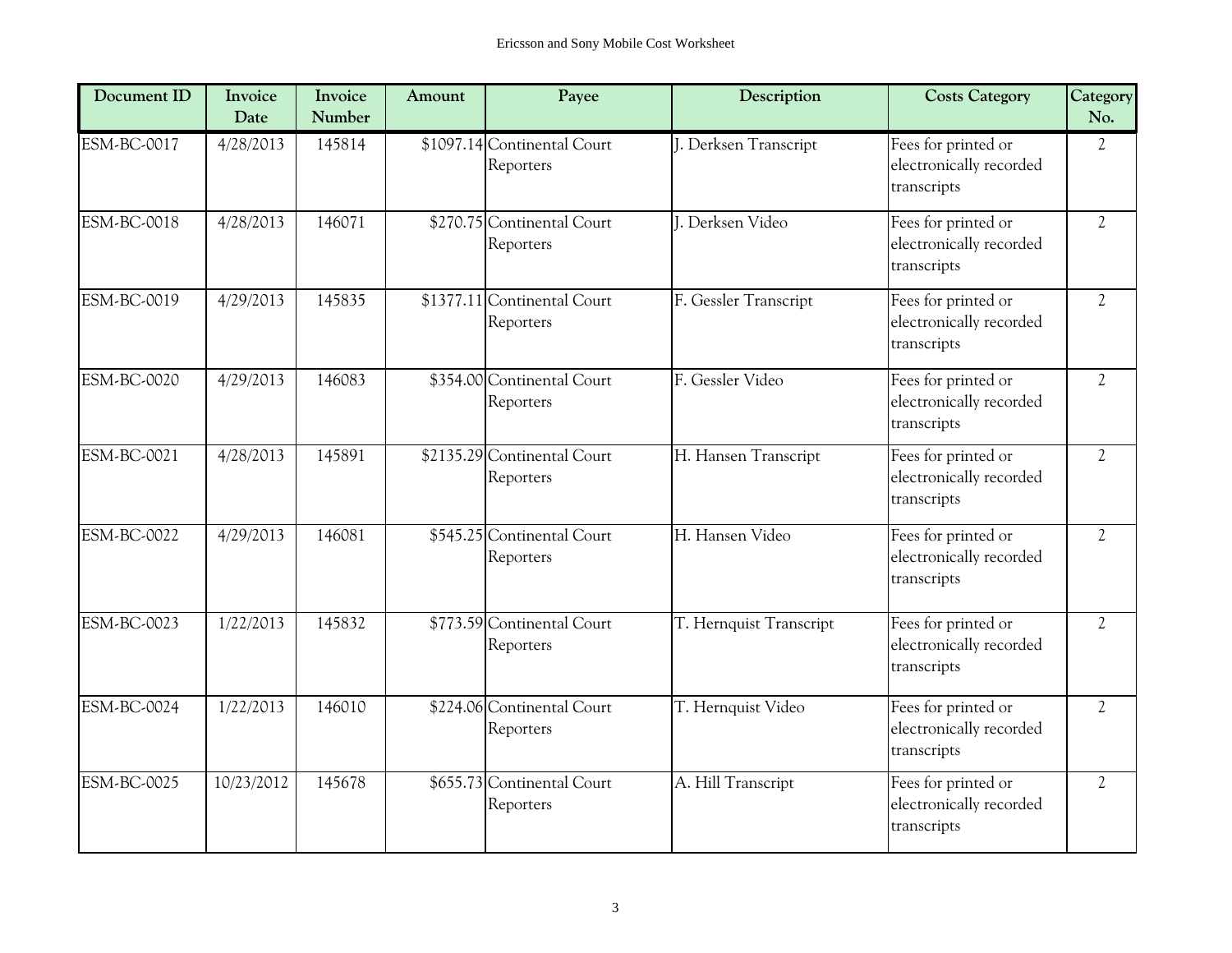| Document ID        | Invoice<br>Date | Invoice<br>Number | Amount | Payee                                    | Description            | <b>Costs Category</b>                                         | Category<br>No. |
|--------------------|-----------------|-------------------|--------|------------------------------------------|------------------------|---------------------------------------------------------------|-----------------|
| <b>ESM-BC-0026</b> | 10/22/2013      | 146058            |        | \$255.00 Continental Court<br>Reporters  | A. Hill Video          | Fees for printed or<br>electronically recorded<br>transcripts | $\overline{2}$  |
| <b>ESM-BC-0027</b> | 5/6/2013        | 145834            |        | \$544.65 Continental Court<br>Reporters  | P. Karlsson Transcript | Fees for printed or<br>electronically recorded<br>transcripts | $\overline{2}$  |
| <b>ESM-BC-0028</b> | 5/6/2013        | 146094            |        | \$163.88 Continental Court<br>Reporters  | P. Karlsson Video      | Fees for printed or<br>electronically recorded<br>transcripts | $\overline{2}$  |
| <b>ESM-BC-0029</b> | 5/19/2013       | 146582            |        | \$1324.73 Continental Court<br>Reporters | M. KuoTranscript       | Fees for printed or<br>electronically recorded<br>transcripts | $\overline{2}$  |
| <b>ESM-BC-0030</b> | 5/19/2013       | 146198            |        | \$365.25 Continental Court<br>Reporters  | M. Kuo Video           | Fees for printed or<br>electronically recorded<br>transcripts | $\overline{2}$  |
| <b>ESM-BC-0031</b> | 1/28/2013       | 146686            |        | \$1695.60 Continental Court<br>Reporters | M. Lanning Transcript  | Fees for printed or<br>electronically recorded<br>transcripts | $\overline{2}$  |
| ESM-BC-0032        | 1/28/2013       | 146734            |        | \$405.94 Continental Court<br>Reporters  | M. Lanning Video       | Fees for printed or<br>electronically recorded<br>transcripts | $\overline{2}$  |
| <b>ESM-BC-0033</b> | 5/20/2013       | 146920            |        | \$391.88 Continental Court<br>Reporters  | Y. Liu Transcript      | Fees for printed or<br>electronically recorded<br>transcripts | $\overline{2}$  |
| <b>ESM-BC-0034</b> | 5/20/2013       | 147008            |        | \$173.25 Continental Court<br>Reporters  | Y. Liu Video           | Fees for printed or<br>electronically recorded<br>transcripts | $\overline{2}$  |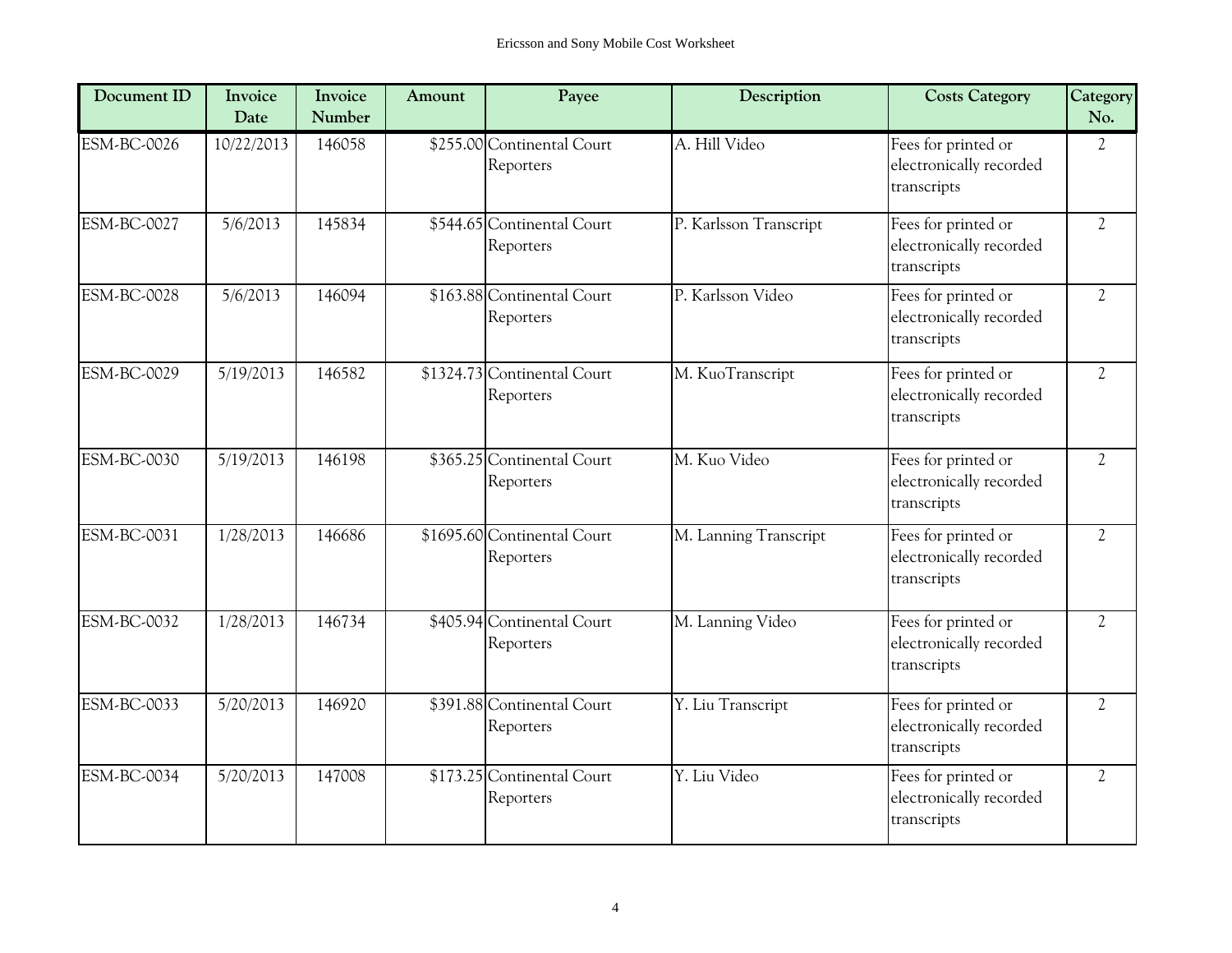| Document ID        | Invoice<br>Date | Invoice<br>Number | Amount | Payee                                    | Description           | <b>Costs Category</b>                                         | Category<br>No. |
|--------------------|-----------------|-------------------|--------|------------------------------------------|-----------------------|---------------------------------------------------------------|-----------------|
| <b>ESM-BC-0025</b> | 10/23/2012      | 145678            |        | \$289.61 Continental Court<br>Reporters  | J. Mahon Transcript   | Fees for printed or<br>electronically recorded<br>transcripts | $\overline{2}$  |
| <b>ESM-BC-0026</b> | 10/22/2013      | 146058            |        | \$108.75 Continental Court<br>Reporters  | J. Mahon Video        | Fees for printed or<br>electronically recorded<br>transcripts | $\overline{2}$  |
| <b>ESM-BC-0027</b> | 5/15/2013       | 145888            |        | \$1005.16 Continental Court<br>Reporters | L. McLeroy Transcript | Fees for printed or<br>electronically recorded<br>transcripts | $\overline{2}$  |
| <b>ESM-BC-0028</b> | 5/15/2013       | 146077            |        | \$278.25 Continental Court<br>Reporters  | L. McLeroy Video      | Fees for printed or<br>electronically recorded<br>transcripts | $\overline{2}$  |
| <b>ESM-BC-0009</b> | 5/5/2013        | 145885            |        | \$894.08 Continental Court<br>Reporters  | A. Nordlof Transcript | Fees for printed or<br>electronically recorded<br>transcripts | $\overline{2}$  |
| <b>ESM-BC-0010</b> | 5/6/2013        | 146091            |        | \$180.38 Continental Court<br>Reporters  | A. Nordlof Video      | Fees for printed or<br>electronically recorded<br>transcripts | $\overline{2}$  |
| <b>ESM-BC-0029</b> | 3/3/2013        | 146676            |        | \$1861.79 Continental Court<br>Reporters | J. Olivier Transcript | Fees for printed or<br>electronically recorded<br>transcripts | $\overline{2}$  |
| <b>ESM-BC-0030</b> | 3/3/2013        | 146737            |        | \$445.20 Continental Court<br>Reporters  | J. Olivier Video      | Fees for printed or<br>electronically recorded<br>transcripts | $\overline{2}$  |
| <b>ESM-BC-0001</b> | 4/30/2013       | 145880            |        | \$412.09 Continental Court<br>Reporters  | F. Ovesjo Transcript  | Fees for printed or<br>electronically recorded<br>transcripts | $\overline{2}$  |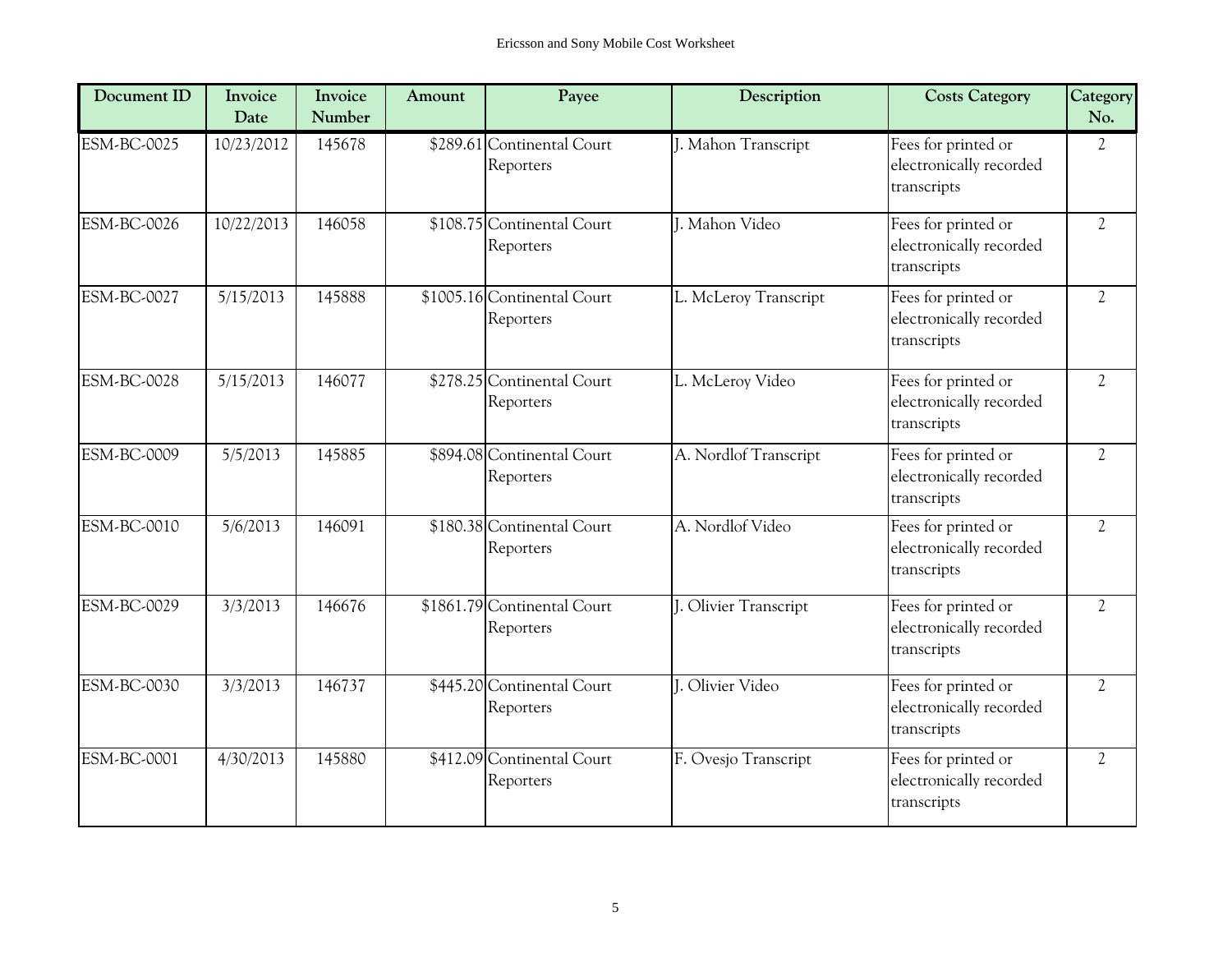| Document ID        | Invoice<br>Date | Invoice<br>Number | Amount | Payee                                   | Description            | <b>Costs Category</b>                                         | Category<br>No. |
|--------------------|-----------------|-------------------|--------|-----------------------------------------|------------------------|---------------------------------------------------------------|-----------------|
| <b>ESM-BC-0002</b> | 5/2/2013        | 146014            |        | \$121.88 Continental Court<br>Reporters | F. Ovesjo Video        | Fees for printed or<br>electronically recorded<br>transcripts | $\overline{2}$  |
| <b>ESM-BC-0031</b> | 4/28/2013       | 145840            |        | \$895.76 Continental Court<br>Reporters | M. Pehrson Transcript  | Fees for printed or<br>electronically recorded<br>transcripts | $\overline{2}$  |
| <b>ESM-BC-0032</b> | 4/28/2013       | 145840            |        | \$256.88 Continental Court<br>Reporters | M. Pehrson Video       | Fees for printed or<br>electronically recorded<br>transcripts | $\overline{2}$  |
| ESM-BC-0033        | 1/22/2013       | 145836            |        | \$814.50 Continental Court<br>Reporters | M. Rothey Transcript   | Fees for printed or<br>electronically recorded<br>transcripts | $\overline{2}$  |
| <b>ESM-BC-0034</b> | 1/22/2013       | 146012            |        | \$229.69 Continental Court<br>Reporters | M. Rothey Video        | Fees for printed or<br>electronically recorded<br>transcripts | $\overline{2}$  |
| <b>ESM-BC-0031</b> | 4/28/2013       | 145840            |        | \$524.63 Continental Court<br>Reporters | M. Rylander Transcript | Fees for printed or<br>electronically recorded<br>transcripts | $\overline{2}$  |
| ESM-BC-0032        | 4/28/2013       | 145840            |        | \$178.13 Continental Court<br>Reporters | M. Rylander Video      | Fees for printed or<br>electronically recorded<br>transcripts | $\overline{2}$  |
| <b>ESM-BC-0023</b> | 1/22/2013       | 145832            |        | \$336.75 Continental Court<br>Reporters | S. Sneeden Transcript  | Fees for printed or<br>electronically recorded<br>transcripts | $\overline{2}$  |
| <b>ESM-BC-0024</b> | 1/22/2013       | 146010            |        | \$114.38 Continental Court<br>Reporters | S. Sneeden Video       | Fees for printed or<br>electronically recorded<br>transcripts | $\overline{2}$  |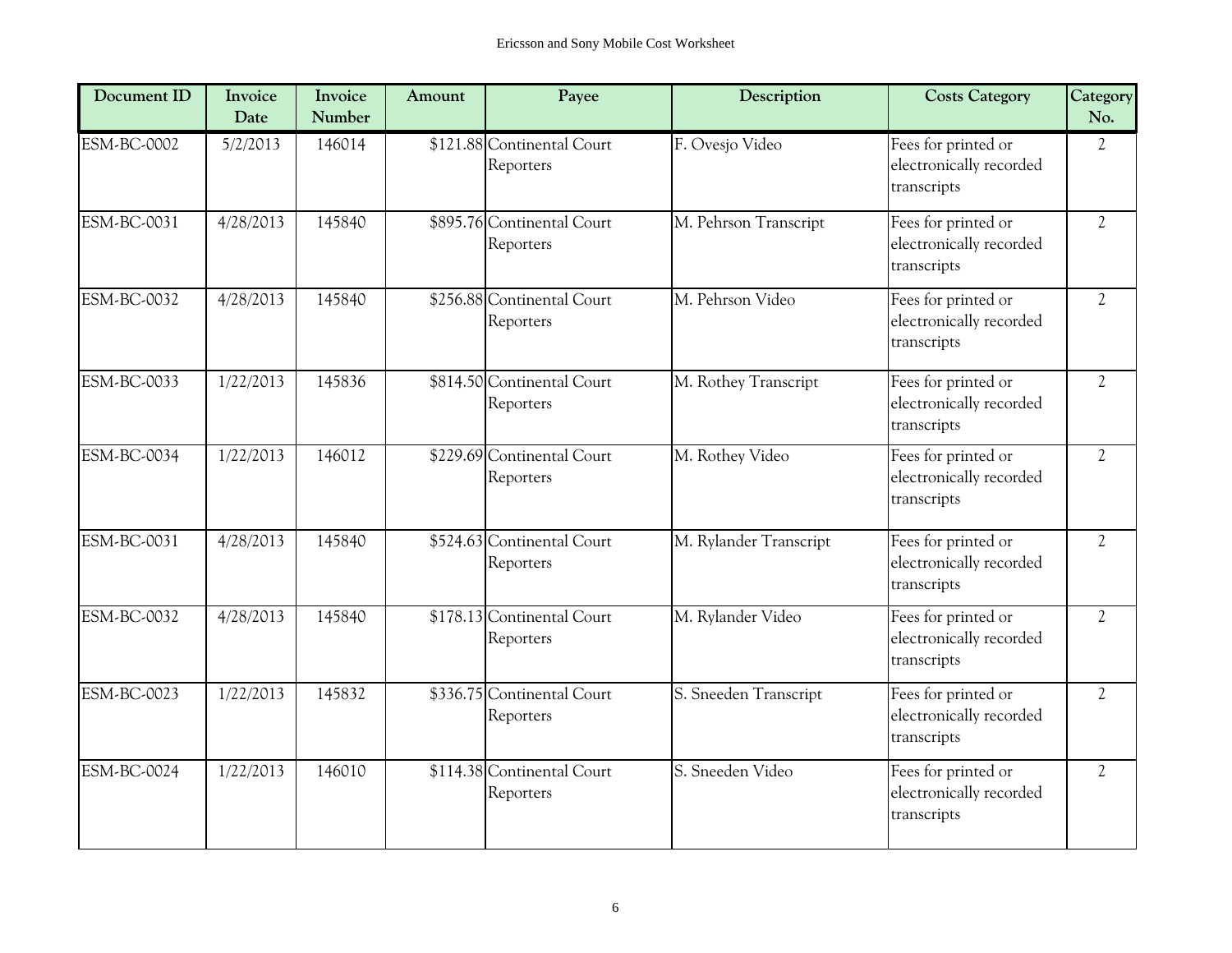| Document ID        | Invoice<br>Date | Invoice<br>Number | Amount | Payee                                     | Description                                         | <b>Costs Category</b>                                         | Category<br>No. |
|--------------------|-----------------|-------------------|--------|-------------------------------------------|-----------------------------------------------------|---------------------------------------------------------------|-----------------|
| <b>ESM-BC-0035</b> | 7/25/2013       | 148054            |        | \$333.19 Continental Court<br>Reporters   | J. Tarallo Transcript and<br>Video                  | Fees for printed or<br>electronically recorded<br>transcripts | $\overline{2}$  |
| <b>ESM-BC-0036</b> | 5/1/2013        | 145883            |        | \$357.56 Continental Court<br>Reporters   | F. Vecella Transcript                               | Fees for printed or<br>electronically recorded<br>transcripts | $\overline{2}$  |
| <b>ESM-BC-0037</b> | 5/11/2013       | 146075            |        | \$185.44 Continental Court<br>Reporters   | F. Vecella Video                                    | Fees for printed or<br>electronically recorded<br>transcripts | $\overline{2}$  |
| <b>ESM-BC-0038</b> | 2/6/2013        | 146838            |        | \$1543.73 Continental Court<br>Reporters  | S. Wicker Transcript                                | Fees for printed or<br>electronically recorded<br>transcripts | $\overline{2}$  |
| ESM-BC-0039        | 12/7/2012       | 490573            |        | \$856.43 Transperfect Legal<br>Solutions  | N. Bezryadina Transcript<br>and Video               | Fees for printed or<br>electronically recorded<br>transcripts | $\overline{2}$  |
| ESM-BC-0040        | 7/13/2012       | 451210            |        | \$1227.56 Transperfect Legal<br>Solutions | D. Brant Transcript and<br>Video                    | Fees for printed or<br>electronically recorded<br>transcripts | $\overline{2}$  |
| <b>ESM-BC-0041</b> | 8/31/2012       | 464973            |        | \$1731.11 Transperfect Legal<br>Solutions | C. Dubuc Transcript and<br>Video                    | Fees for printed or<br>electronically recorded<br>transcripts | $\overline{2}$  |
| <b>ESM-BC-0042</b> | 2/22/2013       | 509697            |        | \$280.31 Transperfect Legal<br>Solutions  | J. Jarosz Transcript and<br>Video, taken 12/13/2012 | Fees for printed or<br>electronically recorded<br>transcripts | $\overline{2}$  |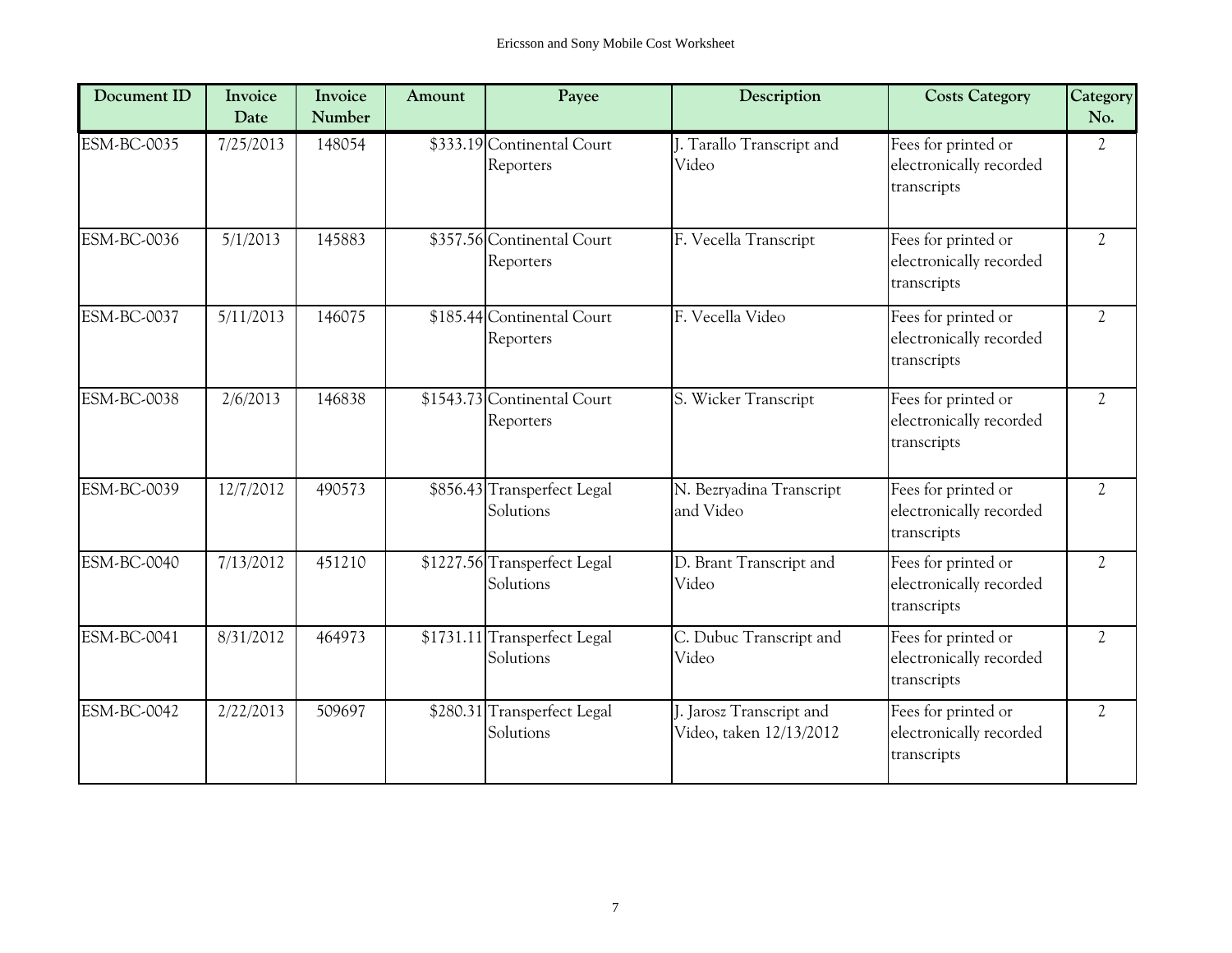| Document ID        | Invoice<br>Date | Invoice<br>Number | Amount | Payee                                     | Description                                         | <b>Costs Category</b>                                         | Category<br>No. |
|--------------------|-----------------|-------------------|--------|-------------------------------------------|-----------------------------------------------------|---------------------------------------------------------------|-----------------|
| ESM-BC-0043        | 12/27/2012      | 405880            |        | \$1431.00 Transperfect Legal<br>Solutions | J. Jarosz Transcript and<br>Video, taken 12/14/2012 | Fees for printed or<br>electronically recorded<br>transcripts | $\overline{2}$  |
| <b>ESM-BC-0044</b> | 7/13/2012       | 451206            |        | \$1412.06 Transperfect Legal<br>Solutions | M. Lysejko Transcript and<br>Video                  | Fees for printed or<br>electronically recorded<br>transcripts | $\overline{2}$  |
| <b>ESM-BC-0045</b> | 11/15/2012      | 484511            |        | \$1475.25 Transperfect Legal<br>Solutions | S. McEwan Transcript and<br>Video                   | Fees for printed or<br>electronically recorded<br>transcripts | $\overline{2}$  |
| <b>ESM-BC-0046</b> | 10/11/2012      | 475227            |        | \$2155.13 Transperfect Legal<br>Solutions | W. Middleton Video                                  | Fees for printed or<br>electronically recorded<br>transcripts | $\overline{2}$  |
| <b>ESM-BC-0047</b> | 5/31/2013       | 538438            |        | \$280.88 Transperfect Legal<br>Solutions  | W. Middleton Video                                  | Fees for printed or<br>electronically recorded<br>transcripts | $\overline{2}$  |
| <b>ESM-BC-0048</b> | 9/13/2012       | 467366            |        | \$2492.44 Transperfect Legal<br>Solutions | A. Parolin Transcript,<br>taken 8/31/2012           | Fees for printed or<br>electronically recorded<br>transcripts | $\overline{2}$  |
| <b>ESM-BC-0049</b> | 3/22/2013       | 03071-<br>402851  |        | \$1606.54 TSG Reporting                   | A. Parolin Transcript,<br>taken 3/7/2013            | Fees for printed or<br>electronically recorded<br>transcripts | $\overline{2}$  |
| <b>ESM-BC-0050</b> | 3/22/2013       | 030713-<br>402852 |        | \$412.50 TSG Reporting                    | A. Parolin Video, taken<br>3/7/2013                 | Fees for printed or<br>electronically recorded<br>transcripts | $\overline{2}$  |
| ESM-BC-0051        | 7/18/2012       | 452255            |        | \$996.56 Transperfect Legal<br>Solutions  | P. Struhsaker Transcript<br>and Video               | Fees for printed or<br>electronically recorded<br>transcripts | $\overline{2}$  |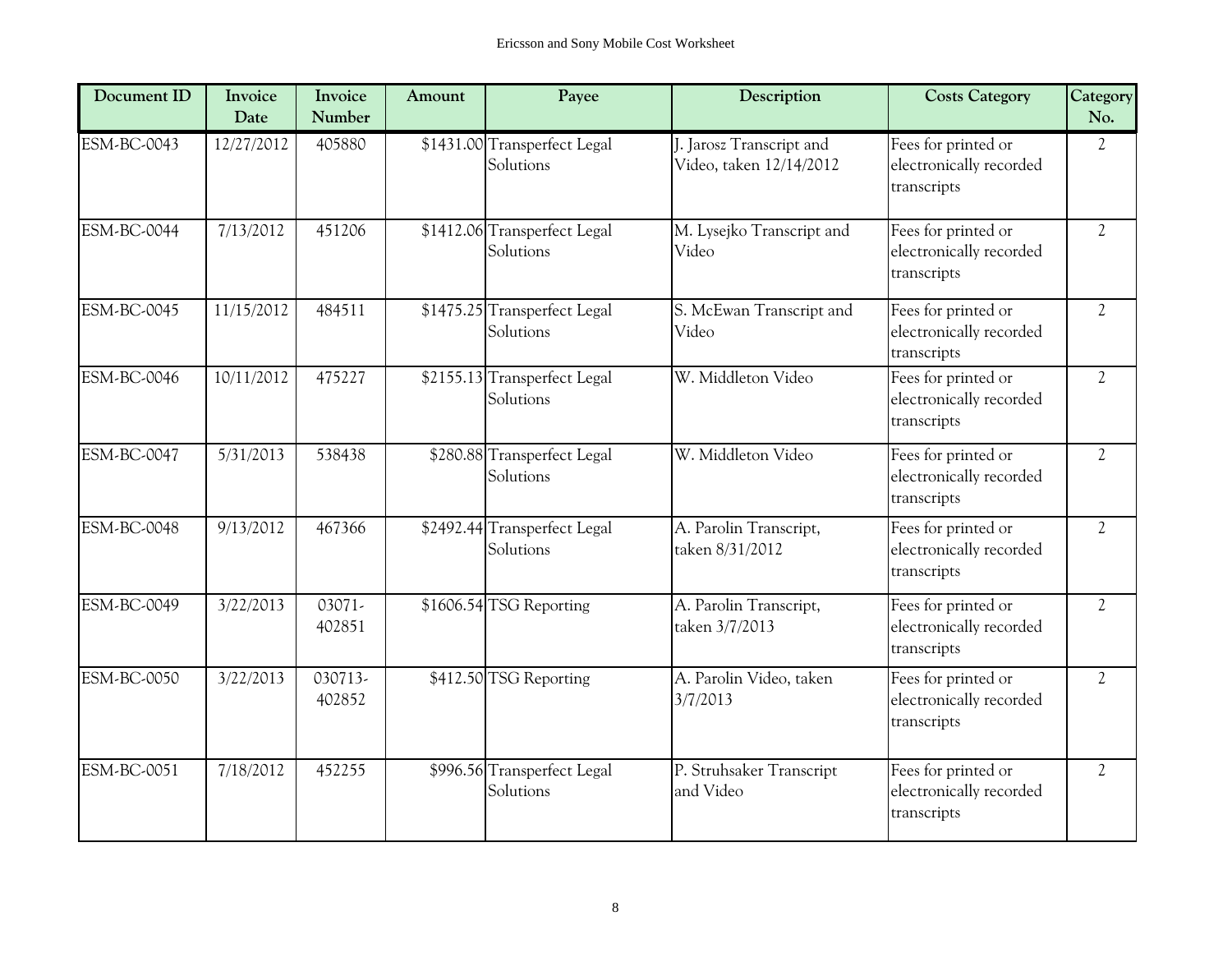| Document ID        | Invoice<br>Date | Invoice<br>Number | Amount | Payee                                              | Description                                                                                                                                                             | <b>Costs Category</b>                                         | Category<br>No. |
|--------------------|-----------------|-------------------|--------|----------------------------------------------------|-------------------------------------------------------------------------------------------------------------------------------------------------------------------------|---------------------------------------------------------------|-----------------|
| <b>ESM-BC-0052</b> | 12/27/2012      | 495837            |        | \$2503.88 Transperfect Legal<br>Solutions          | J. Wells Transcript and<br>Video, taken 12/12/2012                                                                                                                      | Fees for printed or<br>electronically recorded<br>transcripts | 2               |
| <b>ESM-BC-0053</b> | 12/27/2012      | 495848            |        | \$2016.94 Transperfect Legal<br>Solutions          | J. Wells Transcript and<br>Video, taken 12/13/2012                                                                                                                      | Fees for printed or<br>electronically recorded<br>transcripts | $\overline{2}$  |
| <b>ESM-BC-0054</b> | 6/28/2013       | N/A               |        | \$1931.90 Synchon Voice and Video                  | Video synch files for trial<br>deposition designations                                                                                                                  | Fees for printed or<br>electronically recorded<br>transcripts | $\overline{2}$  |
| <b>ESM-BC-0055</b> | N/A             | N/A               |        | \$7359.28 Thompson & Knight, LLP                   | Copies of documents in<br>prepartion for depositions and<br>trial                                                                                                       | Fees for exemplification<br>and the costs of making<br>copies | $\overline{4}$  |
| <b>ESM-BC-0056</b> | N/A             | N/A               |        | \$35923.26 Thompson & Knight, LLP                  | TIF conversions for<br>Ericsson and Sony Mobile<br>production                                                                                                           | Fees for exemplification<br>and the costs of making<br>copies | $\overline{4}$  |
| <b>ESM-BC-0057</b> | 7/25/2013       | 1032.004-<br>01   |        | \$10839.38 Core Legal                              | Trial tech support in<br>preparation of and during trial<br>$(1/2 \text{ of } $28,905.00 \text{ identified in } c \text{opies})$<br>Alcatel-Lucent's Cost<br>Worksheet) | Fees for exemplification<br>and the costs of making           | $\overline{4}$  |
| <b>ESM-BC-0058</b> | 7/23/2013       | 467               |        | \$68530.88 Intellectual Property<br>Demonstratives | Pretrial and trial graphics<br>and demonstratives                                                                                                                       | Fees for exemplification<br>and the costs of making<br>copies | $\overline{4}$  |
| <b>ESM-BC-0059</b> | 5/11/2012       | N/A               |        | \$3177.51 O'Keefe Egan Peterman &<br>Enders LLP    | Ericsson and Sony Mobile's<br>share of Court-appointed<br>technical advisor fees                                                                                        | Compensation for court<br>appointed experts                   | 6               |